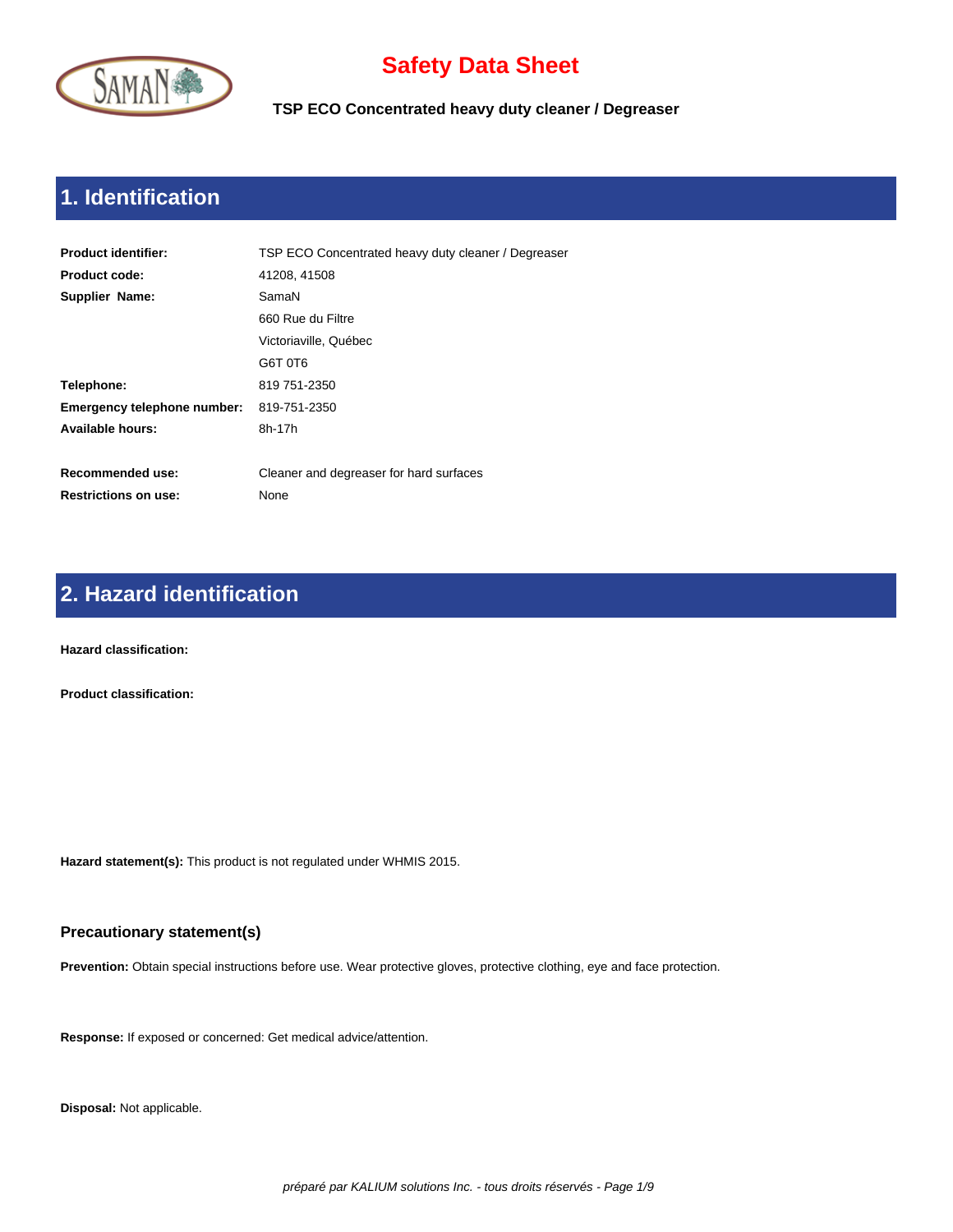

### **TSP ECO Concentrated heavy duty cleaner / Degreaser**

**Storage:** Dispose of contents/container in accordance with local, regional, national and/or international regulations in force.

**Other hazards:** No effects shown.

See toxicological information, section 11

### **3. Composition/Information on ingredients**

No CAS no Common name and synonyms Concentration (W/W)

### **4. First-aid measures**

 **If swallowed, irritation, any type of overexposure or symptoms of overexposure occur during use of the product or persists after use, immediately contact a POISON CENTER, an EMERGENCY ROOM or a PHYSICIAN; ensure that the product safety data sheet is available.**

**Eye contact:** Check for and remove any contact lenses. Immediately flush eyes with plenty of water for at least 15 minutes, occasionally lifting the upper and lower eyelids. Get medical attention immediately.

Skin contact: In case of contact, immediately flush skin with plenty of water for at least 15 minutes while removing contaminated clothing and shoes. Wash clothing before reuse. Clean shoes thoroughly before reuse. Get medical attention immediately.

**Inhalation:** Move exposed person to fresh air. If not breathing, if breathing is irregular or if respiratory arrest occurs, provide artificial respiration or oxygen by trained personnel. Loosen tight clothing such as a collar, tie, belt or waistband. Get medical attention immediately.

**Ingestion:** Wash out mouth with water. Do not induce vomiting unless directed to do so by medical personnel. Never give anything by mouth to an unconscious person. Get medical attention immediately.

**Symptoms:** In case of contact, red eyes, itching, blurred vision and tearing.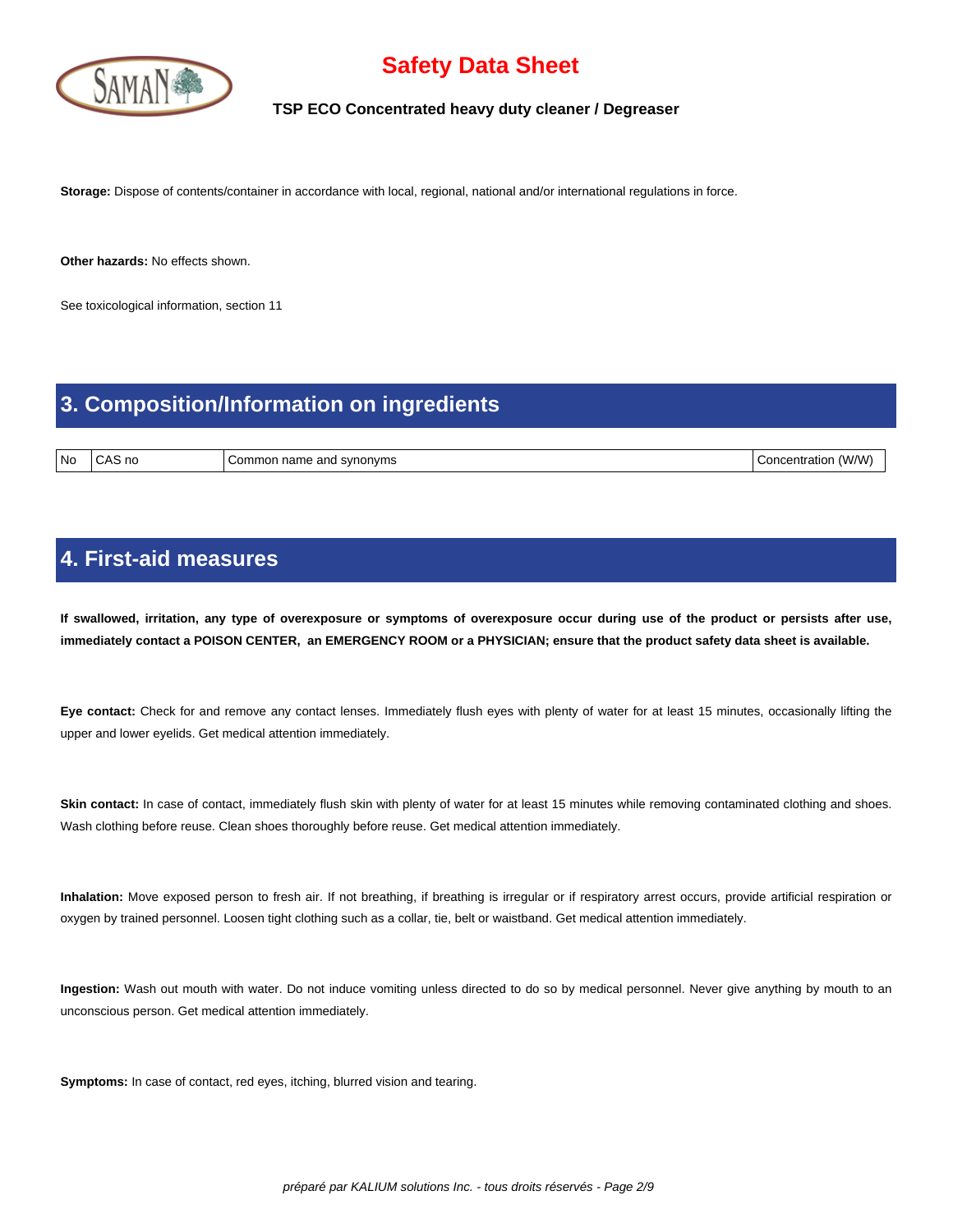

### **TSP ECO Concentrated heavy duty cleaner / Degreaser**

**Effects (acute or delayed):** If ingested in large quantities may cause gastro-intestinal disorders.

**Immediate medical attention and special treatment:** No specific treatment. Treat symptomatically. Contact poison treatment specialist immediately if large quantities have been ingested or inhaled.

### **5. Fire-fighting measures**

**Suitable extinguishing media:** Use dry chemical, CO<sub>2</sub>, water spray (fog) or foam.

**Unsuitable extinguishing media:** Jets of water can facilitate the spread of fire.

**Specific hazards arising from the hazardous product:** No specific hazard.

**Hazardous combustion products:** Carbon monoxide and dioxide.

**Special protective equipment and precautions for fire-fighters:** Fire-fighters should wear appropriate protective equipment and self-contained breathing apparatus (SCBA) with a full face-piece operated in positive pressure mode.

### **6. Accidental release measures**

Personal precautions: No action shall be taken involving any personal risk or without suitable training. Evacuate surrounding areas. Keep unnecessary and unprotected personnel from entering. Do not touch or walk through spilled material. Shut off all ignition sources. No flares, smoking or flames in hazard area. Avoid breathing vapor or mist. Provide adequate ventilation. Wear appropriate respirator when ventilation is inadequate. Put on appropriate personal protective equipment (see Section 8).

**Protective equipment and emergency procedures:** Avoid dispersal of spilled material and runoff and contact with soil, waterways, drains and sewers. Inform the relevant authorities if the product has caused environmental pollution (sewers, waterways, soil or air).

**Methods and materials for containment and cleaning up:** Stop leak if without risk. Move containers from spill area. Dilute with water and mop up if water-soluble. Alternatively, or if water-insoluble, absorb with an inert dry material and place in an appropriate waste disposal container. Use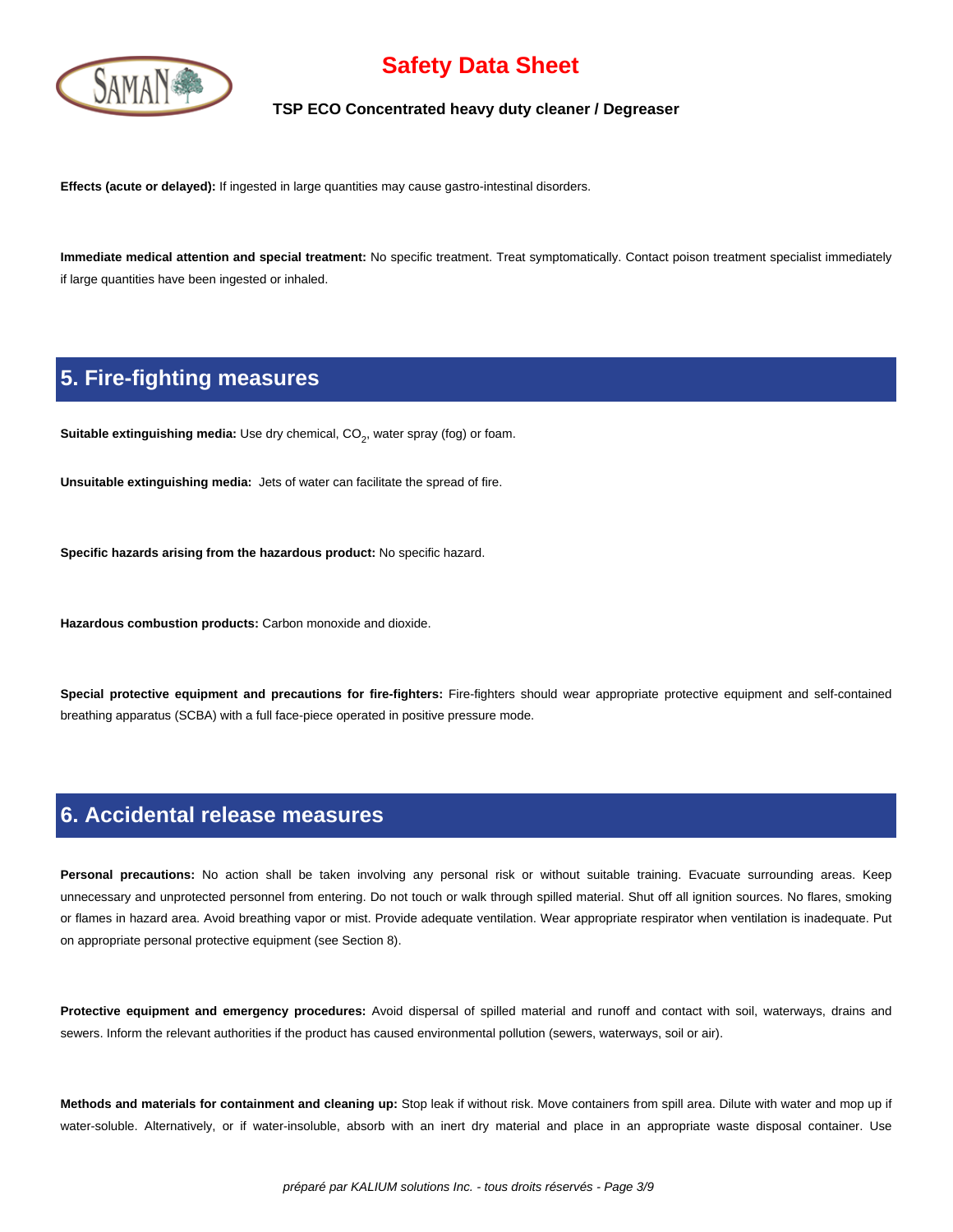

### **TSP ECO Concentrated heavy duty cleaner / Degreaser**

spark-proof tools and explosionproof equipment. Dispose of via a licensed waste disposal contractor.

### **7. Handling and storage**

**Precautions for safe handling:** Put on appropriate personal protective equipment (see Section 8). Eating, drinking and smoking should be prohibited in areas where this material is handled, stored and processed. Workers should wash hands and face before eating, drinking and smoking. Remove contaminated clothing and protective equipment before entering eating areas. Avoid exposure - obtain special instructions before use. Avoid contact with eyes, skin and clothing. Do not ingest. Avoid breathing vapor or mist. Use only with adequate ventilation. Wear appropriate respirator when ventilation is inadequate. Do not enter storage areas and confined spaces unless adequately ventilated. Keep in the original container or an approved alternative made from a compatible material, kept tightly closed when not in use. Empty containers retain product residue and can be hazardous. Do not reuse container.

**Conditions for safe storage:** Store in accordance with local regulations. Store in a segregated and approved area. Store in original container protected from direct sunlight in a dry, cool and well-ventilated area, away from incompatible materials (see section 10) and food and drink. Keep container tightly closed and sealed until ready for use. Containers that have been opened must be carefully resealed and kept upright to prevent leakage. Do not store in unlabeled containers. Use appropriate containment to avoid environmental contamination.

**Incompatibility:** Strong acids and bases. Strong oxidizing agents. Finely divided metals (Ba, Be, Na, P, Al, Mg etc).

# **8. Exposure controls/Personal protection**

| l No | AS no<br>$A^{\sim}$ | $\sim$<br>name<br>$\mathbf{A}$ | <sup>1</sup> IDHL<br>ma/m.<br>. . | TWA<br>ma/m. | $\sim$ Tr<br>ma/m.<br>5 I L | $\sim$ $ \cdot$<br>€C⊢II<br>ma/mാ |
|------|---------------------|--------------------------------|-----------------------------------|--------------|-----------------------------|-----------------------------------|

IDHL: Immediately Dangerous to Life or Health Concentrations

TWA : Time Weighted Average

STEL: Short -Term Exposure Limit

CEIL: Ceiling Limit

IPVS = Inmediatamente peligroso para la vida o la salud

VEPP = Valor de exposición promedio ponderado

VECD = valor de exposición de corta duración

VL = valor límite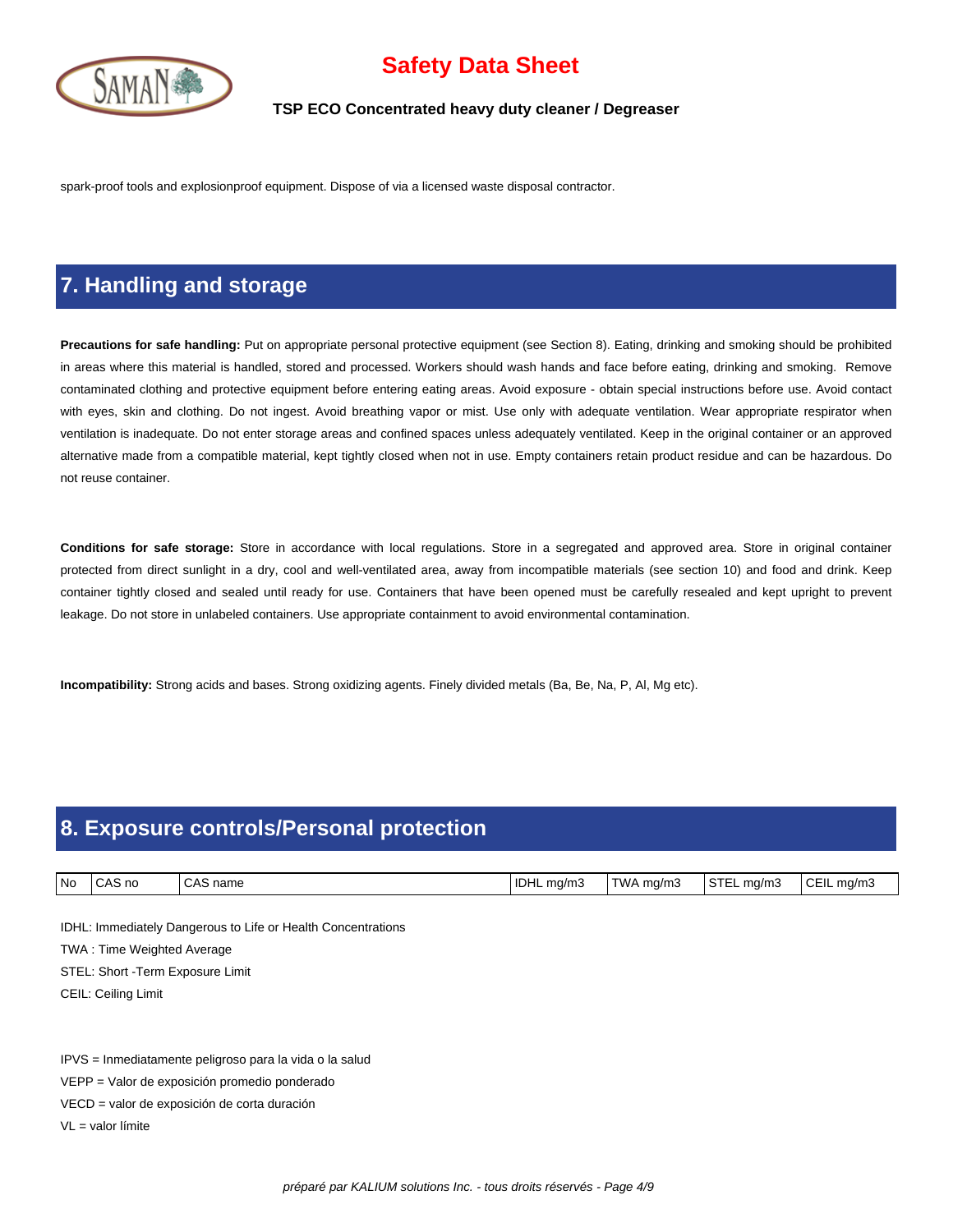

#### **TSP ECO Concentrated heavy duty cleaner / Degreaser**

**Appropriate engineering controls:** Use only with adequate ventilation. Use process enclosures, local exhaust ventilation or other engineering controls to keep worker exposure to airborne contaminants below any recommended or statutory limits. The engineering controls also need to keep gas, vapor or dust concentrations below any lower explosive limits. Use explosion-proof ventilation equipment.

**Individual protection measures:** Wash hands, forearms and face thoroughly after handling chemical products, before eating, smoking and using the lavatory and at the end of the working period. Appropriate techniques should be used to remove potentially contaminated clothing. Wash contaminated clothing before reusing. Ensure that eyewash stations and safety showers are close to the workstation location.

**Eyes:** DO NOT WEAR CONTACT LENSES Wear anti-splash safety goggles.

**Hands:** Chemical-resistant, impervious gloves complying with an approved standard should be worn at all times when handling chemical products if a risk assessment indicates this is necessary. Considering the parameters specified by the glove manufacturer, check during use that the gloves are still retaining their protective properties.

Respiratory: If workers are exposed to concentrations above the exposure limit, they must use appropriate, certified respirators. Use a properly fitted, air-purifying or air-fed respirator complying with an approved standard if a risk assessment indicates this is necessary. Respirator selection must be based on known or anticipated exposure levels, the hazards of the product and the safe working limits of the selected respirator.

**Others:** Wear protective clothing with long sleeves and appropriate safety shoes at all times.

### **9. Physical and chemical properties**

**Physical state:** Liquid **Colour:** Colourless **Odour:** Low odor **Odour threshold:** Not available **pH:** 7,1 **Melting/Freezing point:** 0°C (32°F) **Initial boiling point/boiling range:** 100°C (212°F) **Flash point:** Not applicable **Lower flammable/explosive limit:** Not applicable **Upper flammable/explosive limit:** Not applicable **Auto-ignition temperature:** Not applicable **Evaporation rate:** <1 (ether=1) **Vapour pressure:** 17,54 mm Hg at 20 °C **Vapour density:** > 1 (air=1) **Relative density:** 0,997 kg/L à 20 °C (water = 1) **Solubility in water:** Soluble **Partition coefficient - n-octanol/water:** Not applicable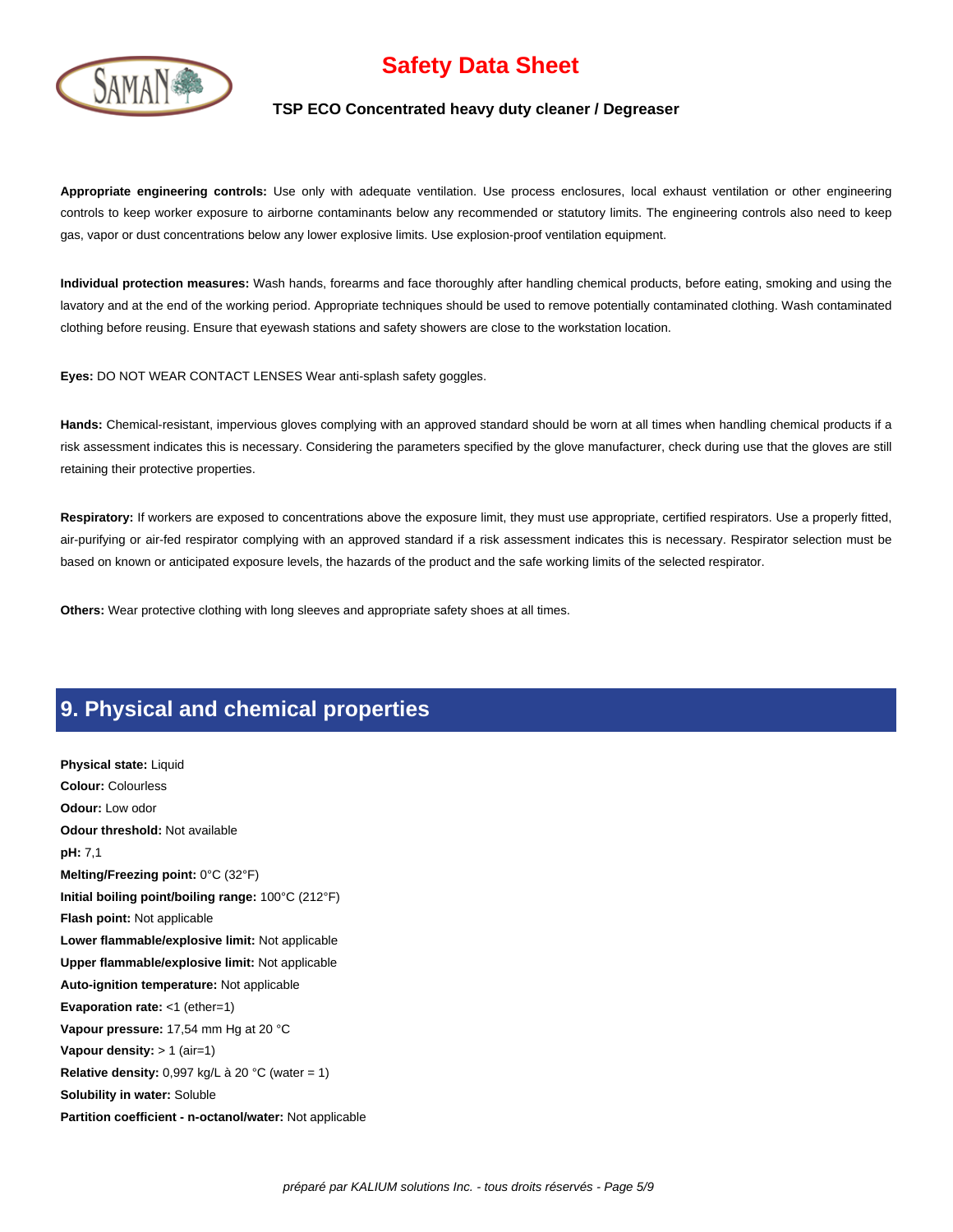

**TSP ECO Concentrated heavy duty cleaner / Degreaser**

**Decomposition temperature:** Not applicable **Kinematic viscosity:** Not available

## **10. Stability and reactivity**

**Reactivity:** Stable under recommended conditions of storage and handling.

**Chemical stability:** The product is chemically stable under normal conditions of use.

**Possibility of hazardous reactions:** No dangerous or polymerization reactions will not occur under normal conditions of use.

**Conditions to avoid:** Do not pierce or burn, even after use.

**Incompatible materials:** None known.

**Hazardous decomposition products:** Carbon monoxide and dioxide.

### **11. Toxicological information**

| <b>No</b> | CAS no | CAS<br>name | LD   | $\overline{\phantom{a}}$<br>$\sqrt{2}$<br>ᆸ<br>14 | (2)<br>131 LL | (4)<br>$\sim$<br>└ | $\sqrt{2}$<br>$\sim$<br>(5) LC | (6)<br>$\sim$<br>∟ບ |
|-----------|--------|-------------|------|---------------------------------------------------|---------------|--------------------|--------------------------------|---------------------|
|           |        |             | oral | ' skin                                            | ' skin        | gases              | vapours                        | dusts-mist          |

(1)  $LD_{50}$  oral mg/kg

(2)  $LD_{50}$  skin mg/kg

(3)  $LD_{50}$  skin mg/kg

- (4)  $LC_{50}$  inhalation ppmV 4h gases
- (5)  $LC_{50}$  inhalation mg/l 4h vapours
- (6)  $LC_{50}$  inhalation mg/l 4h dusts-mist

**Routes of exposure:** This product is absorbed through the respiratory tract, skin and gastrointestinal tract.

**Symptoms:** In case of contact, red eyes, itching, blurred vision and tearing.

**Delayed and immediate effects:** If ingested in large quantities may cause gastro-intestinal disorders.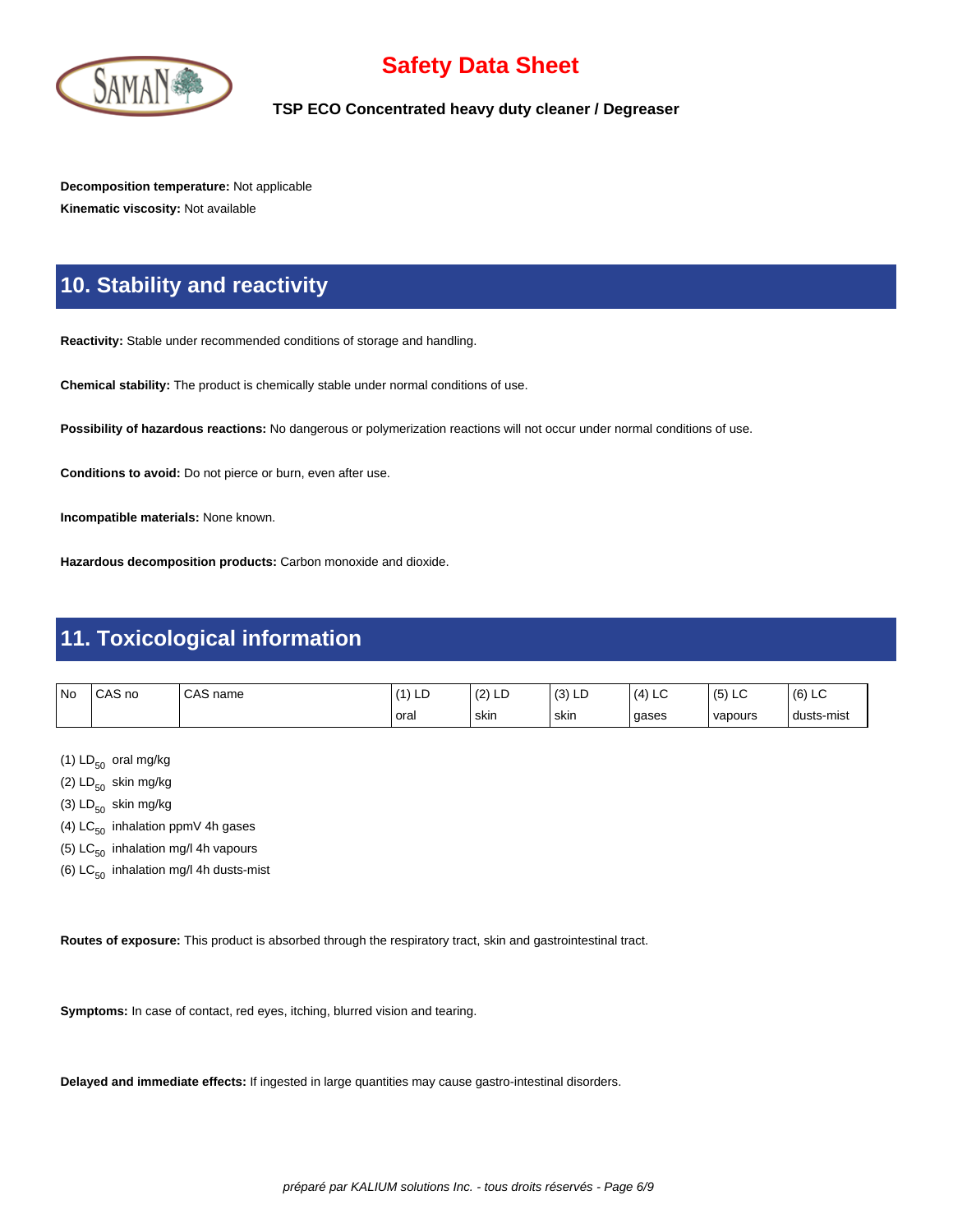

**TSP ECO Concentrated heavy duty cleaner / Degreaser**

| ' No | $\bigcap_{\alpha}$<br>CAS no | CAS<br>name | <b>IARC</b> | <b>ACGIH</b> | Mutagenicity | Effect on    |
|------|------------------------------|-------------|-------------|--------------|--------------|--------------|
|      |                              |             |             |              |              | reproduction |

**Cancer classification under IARC (International Agency for Research on Cancer)**

**Cancer classification under ACGIH (American Conference of Governmental Industrial Hygienists)**

### **12. Ecological information**

| l No | CAS no   | CAS name   | % | Persistant       | Bio-accumulation | Aquatic                |
|------|----------|------------|---|------------------|------------------|------------------------|
|      |          |            |   |                  |                  | ecotoxicity            |
|      |          |            |   |                  |                  |                        |
| l No | l CAS no | l CAS name | % | Ecotoxicity for  | Ecotoxicity for  | <b>Environnemental</b> |
|      |          |            |   | aquatic          | l aquatic        | effects                |
|      |          |            |   | organisims-Short | organisims-Long  |                        |
|      |          |            |   | term             | l term           |                        |

# **13. Disposal considerations**

**Methods of disposal:** The generation of waste should be avoided or minimized wherever possible. Dispose of surplus and non-recyclable products via a licensed waste disposal contractor. Disposal of this product, solutions and any by-products should at all times comply with the requirements of environmental protection and waste disposal legislation and any regional local authority requirements.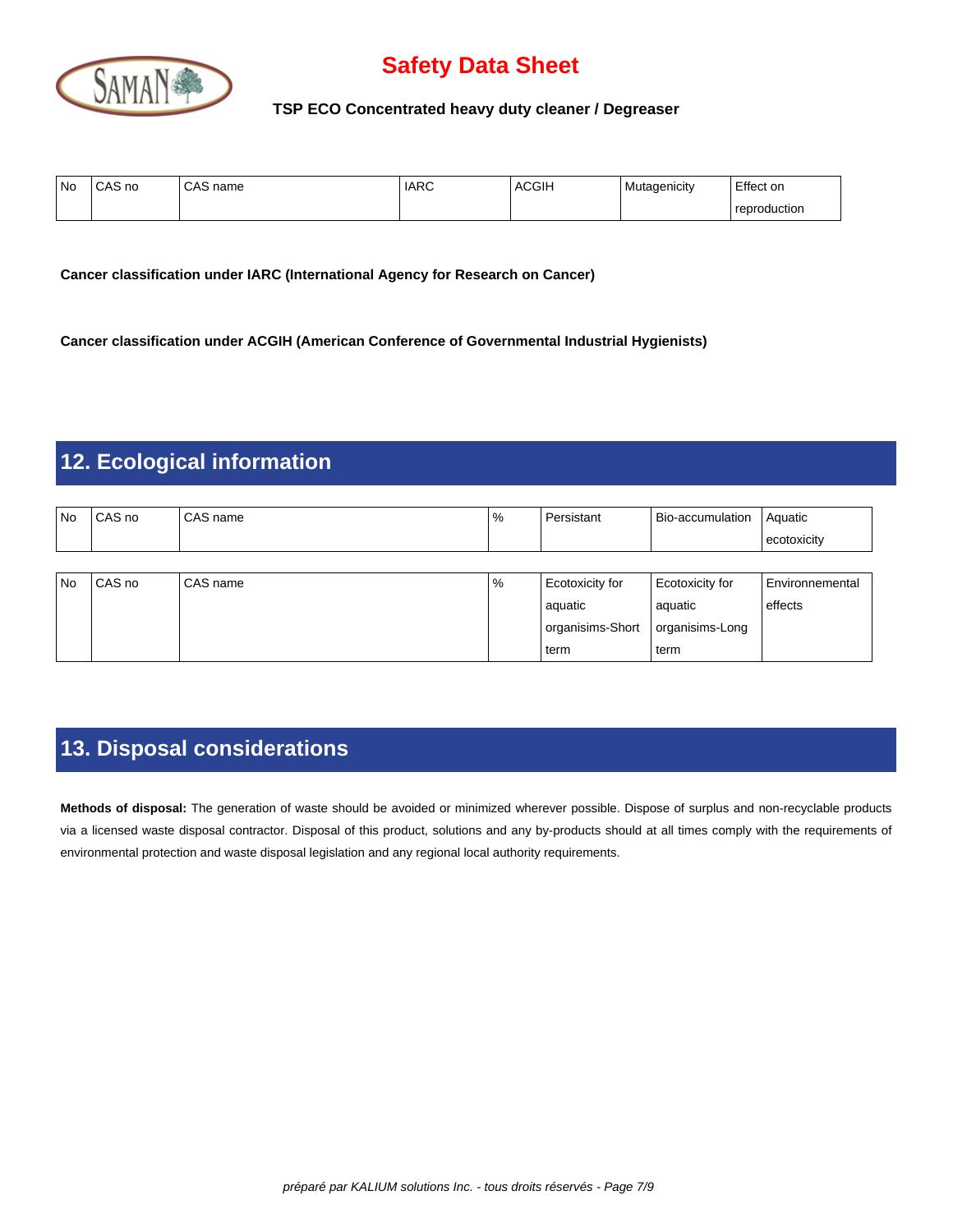

**TSP ECO Concentrated heavy duty cleaner / Degreaser**

## **14. Transport information**

|                            | TDG           | i dot         | <b>IMDG</b>   | l IATA        |
|----------------------------|---------------|---------------|---------------|---------------|
| l UN number                |               |               |               |               |
| Proper shipping name       | Not regulated | Not regulated | Not regulated | Not regulated |
| Transport hazard class(es) |               |               |               |               |
| Packing group              |               |               |               |               |

#### **Other information**

**Marine pollutant:** No

**IMDG:** Not applicable

**Exemption for limited quantity:** Not applicable

**Special precautions:** Not applicable

**Others exemptions:** Not applicable

## **15. Regulatory information**

#### **Canada**

|  | No | しハご<br>__ | iallit<br>. | $\%$ | no.<br>∟סט ∙<br>____ | 'NSL | 'NPRI |
|--|----|-----------|-------------|------|----------------------|------|-------|
|--|----|-----------|-------------|------|----------------------|------|-------|

| <b>United-States</b> |
|----------------------|
|----------------------|

|  | No | CAS<br>No. | CAS<br>Nom<br>$ -$ | $^{\circ}$ $^{\circ}$<br>$\overline{\phantom{a}}$ | $T^{\wedge}$<br>จ⊍ศ<br>$ -$ | PROP-65<br>. . | $\overline{\phantom{0}}$<br>Right<br><b>NUV</b><br>. . |
|--|----|------------|--------------------|---------------------------------------------------|-----------------------------|----------------|--------------------------------------------------------|
|--|----|------------|--------------------|---------------------------------------------------|-----------------------------|----------------|--------------------------------------------------------|

All ingredients are listed on the EINECS or in compliance with the inventory.

The customer is responsible for determining the PPE (personal protection equipment) code for this material.

The classification of the product and the SDS were developped in accordance with HPR.